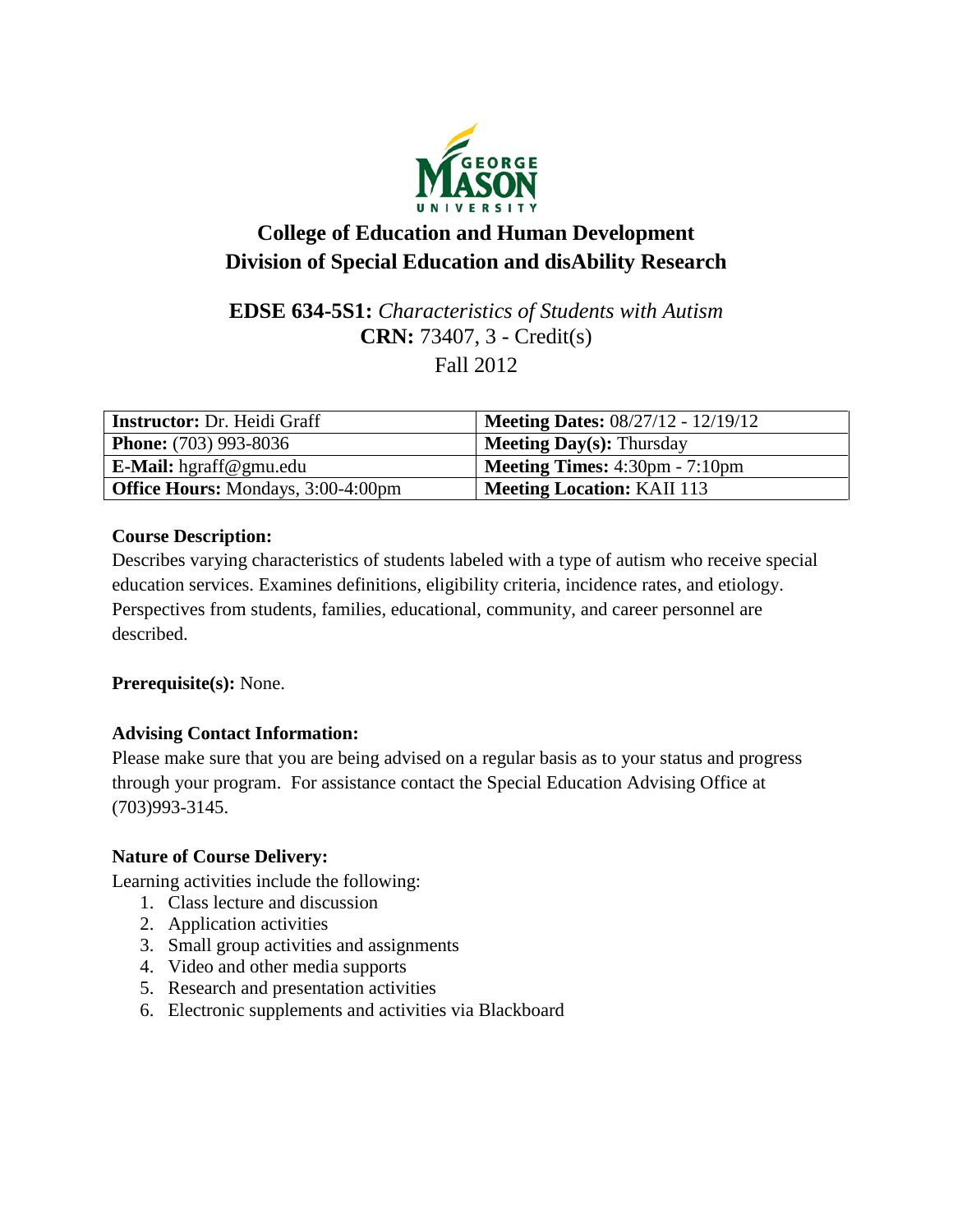## **Learner Outcomes:**

Upon completion of this course, students will be able to:

- Identify and describe the evolution of autism as a disability category.
- Examine varying perspectives on the etiology of autism.
- Analyze individual as well as clusters of student behaviors to identify the label associated with the behaviors.
- Examine the diversity of definitions that apply to the wide range of skills associated with students who are labeled with autism.
- Describe how schools, families, and community agencies may collaborate in determining eligibility for students with autism as a primary disability label.
- Given specific student behaviors targeted for specialized services via special education, identify corresponding responsive instructional techniques and the research that supports those techniques.
- Describe the range of service delivery models for students with autism, and analyze the extent to which research-based practices are implemented in educational settings so that students are served in the least restrictive environment.

# **Required Textbooks:**

Hall, L. J. (2013). Autism spectrum disorders: From theory to practice. (2nd ed.). Pearson. Kluth, P. (2010). You're going to love this kid! (2nd ed.). Baltimore: Brookes.

# **Recommended Textbooks:**

American Psychological Association (2009). Publication manual (6th ed., second printing). Washington, DC: Author.

# **Required Materials:**

# **Additional Readings:**

**Peer-Reviewed Journal Readings** (2009, 2010, 2011, and 2012)**:** To be determined and selected by students to support various assignments.

# **Course's Relationship to Program Goals and Professional Organizations:**

This course is part of the George Mason University, Graduate School of Education (GSE), Special Education Program for the Teaching Students with Autism Graduate Certificate. This program complies with the standards for teacher licensure established by the Council for Exceptional Children (CEC), the major special education professional organization. The CEC Standards are listed on the following website:

http://www.cec.sped.org/Content/NavigationMenu/ProfessionalDevelopment/ProfessionalStanda rds/ The CEC standard that will be addressed in this class is Standard 2: Characteristics of Learners. \*NOTE: NCATE Assessments (in many but not all courses) may address additional CEC standards.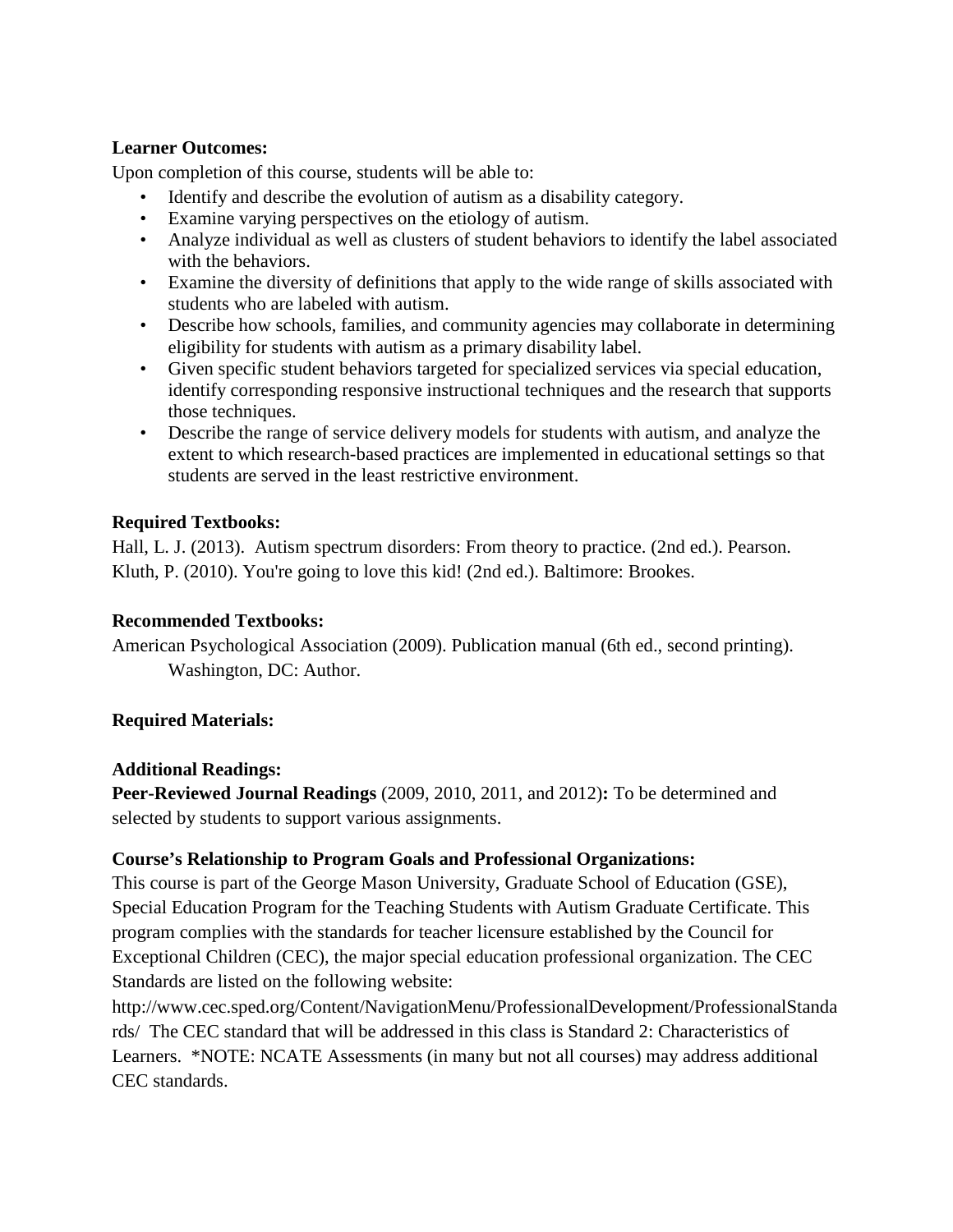#### **Policies (Attendance and Late Work Policies):**

#### *Attendance Policy:*

Understanding you are individuals with full and active lives, who have made the intellectual and financial commitment to regularly attend class, there may be an instance when you are not able to attend. If this unlikely event should occur, it is your responsibility to make arrangements to obtain notes, handouts, and lecture details from another student. Students who are absent are held responsible for the material covered and assignments due as if in attendance. You are required to notify the Instructor about absences in advance or within 24 hours after an absence. Be aware any points earned for participation in class activities, during a time of absence, will not be earned and cannot be made up. If you need to miss, for any reason, more than two class sessions, contact the Instructor immediately to discuss options for withdrawing and completing the course during another semester.

#### *Late Work Policy:*

There are absolutely no "redo" and/or "retake" on assignments. Full earned credit given for assignments turned in on time (class start time for the due date, unless otherwise stated in this syllabus). Five points of the total assignment points are deducted for each 24-hour period that passes after the class starts time for the due date. All assignments must be typed. The APA format for clear and excellent written language and technical aspects for citations and formatting must be used. Refer to the APA Publication Manual  $6<sup>th</sup>$  edition. A final grade of Incomplete will be considered only due to extreme extenuating circumstances; please contact the Instructor.

#### **TaskStream Submission:**

For student evaluation, program evaluation, and accreditation purposes, all students are required to submit an NCATE assignment from selected Special Education courses to TaskStream. The NCATE assignment required for this course must be submitted electronically to Mason's NCATE management system, TaskStream: (https://www.taskstream.com).

Note: Every student registered for any EDSE course as of the Fall 2007 semester is required to submit NCATE assignments to TaskStream (regardless of whether a course is an elective or part of an undergraduate minor). TaskStream information is available at [http://gse.gmu.edu/programs/sped/.](http://gse.gmu.edu/programs/sped/) Students who do not submit the required NCATE assignment to TaskStream will receive a grade of Incomplete (IN) in the course. The Incomplete (IN) will change to a grade of (F) if the required signature assignment has not been posted to TaskStream by the incomplete work due date listed in the current semester's Schedule of Classes.

#### **Grading Scale:**

 $95 - 100\% = A$  $90 - 94\% = A$  $80 - 89\% = B$  $70 - 79\% = C$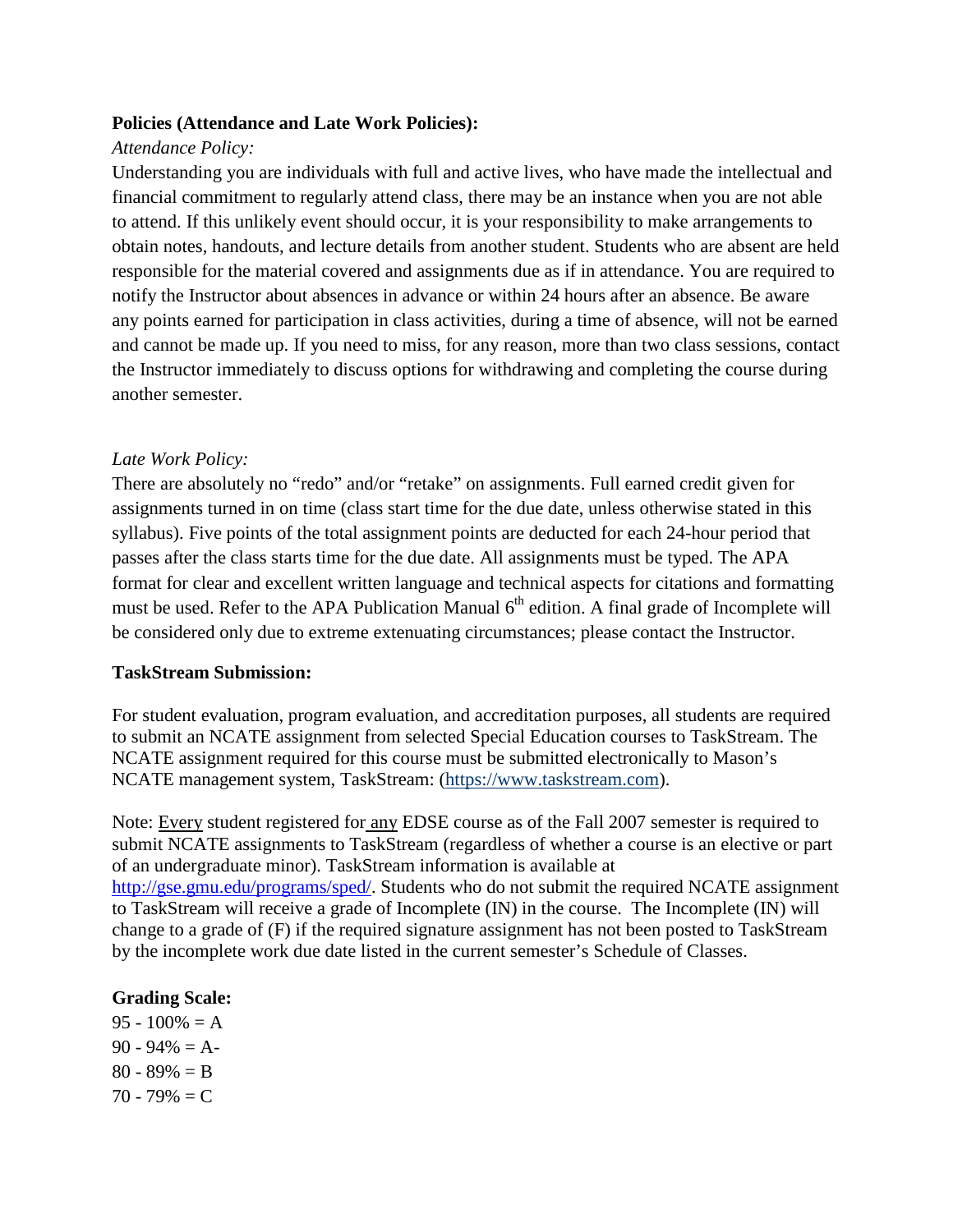## **Schedule:**

#### *3B***COURSE SCHEDULE**

\* Additional required readings, typically internet resources, will be announced either via Bb and/or during class sessions. These resources supplement the text(s) and facilitate your completion of activities during the semester. If a topic is not covered due to time limitations of a class session, that topic will be carried over to the next class. **Assignment due dates never change.**

| Session /       | <b>Topics</b>                                                   | Preparation* and              |
|-----------------|-----------------------------------------------------------------|-------------------------------|
| <b>Date</b>     |                                                                 | <b>Assignments Due</b>        |
| Class 1/        | <b>Facilitate introductions</b><br>$\bullet$                    |                               |
| <b>Aug. 30</b>  | Overview the syllabus<br>$\bullet$                              |                               |
|                 | Discuss definitions and heterogeneity of students<br>$\bullet$  |                               |
|                 | with autism                                                     |                               |
|                 | Guidelines for Observations<br>$\bullet$                        |                               |
| Class 2/        | Demonstrate Media Comparison/Contrast<br>$\bullet$              | Ch. 1 of Hall                 |
| Sept. 6         | Review definitions of autism<br>$\bullet$                       | Ch. 1 of Kluth                |
|                 | Describe the historical evolution of autism,<br>$\bullet$       |                               |
|                 | including etiology and incidence rates behaviors                |                               |
| Class 3/        | Identify assessment tools for autism diagnosis<br>$\bullet$     | DUE: Media $C/C$ (1-4)        |
| <b>Sept. 13</b> | Discuss the diversity of students who receive the<br>$\bullet$  | Ch. 2 of Hall                 |
|                 | label of autism                                                 |                               |
|                 | Media Comparison/Contrast presentations<br>$\bullet$            |                               |
| Class 4/        | Describe communication issues of students with<br>$\bullet$     | DUE: <i>Media C/C</i> $(5-8)$ |
| <b>Sept. 20</b> | autism and ways to assess/target a student's current            | Ch. 8 of Hall                 |
|                 | performance level and instructional priorities                  | Ch. 7 of Kluth                |
| Class 5/        | Describe play issues of students with autism and<br>$\bullet$   | DUE: Media $C/C$ (9-12)       |
| <b>Sept. 27</b> | ways to assess/target a student's current                       | Ch. 9 of Hall                 |
|                 | performance level and instructional priorities                  |                               |
| Class $6/$      | Describe the cognitive and affective variations of<br>$\bullet$ | <b>Annotated Bibliography</b> |
| Oct. 4          | students with some type of autism label                         | Ch. 2 of Kluth                |
|                 | <b>Review Annotated Bibliography</b><br>$\bullet$               |                               |
| Class 7/        | Describe social-emotional development of students<br>$\bullet$  | Ch. 6 of Kluth                |
| <b>Oct. 11</b>  | with autism and ways to assess/target a student's               |                               |
|                 | current performance level and instructional                     |                               |
|                 | priorities                                                      |                               |
| Class 8/        | Guest speakers<br>$\bullet$                                     | Ch. 4 of Kluth                |
| <b>Oct. 18</b>  | Family perspective<br>$\bullet$                                 |                               |
| Class 9/        | Describe sensory-motor considerations for students<br>$\bullet$ | <b>Blackboard</b> discussion  |
| Oct. 25         | with autism and ways to assess/target a student's               |                               |
|                 | current performance level                                       |                               |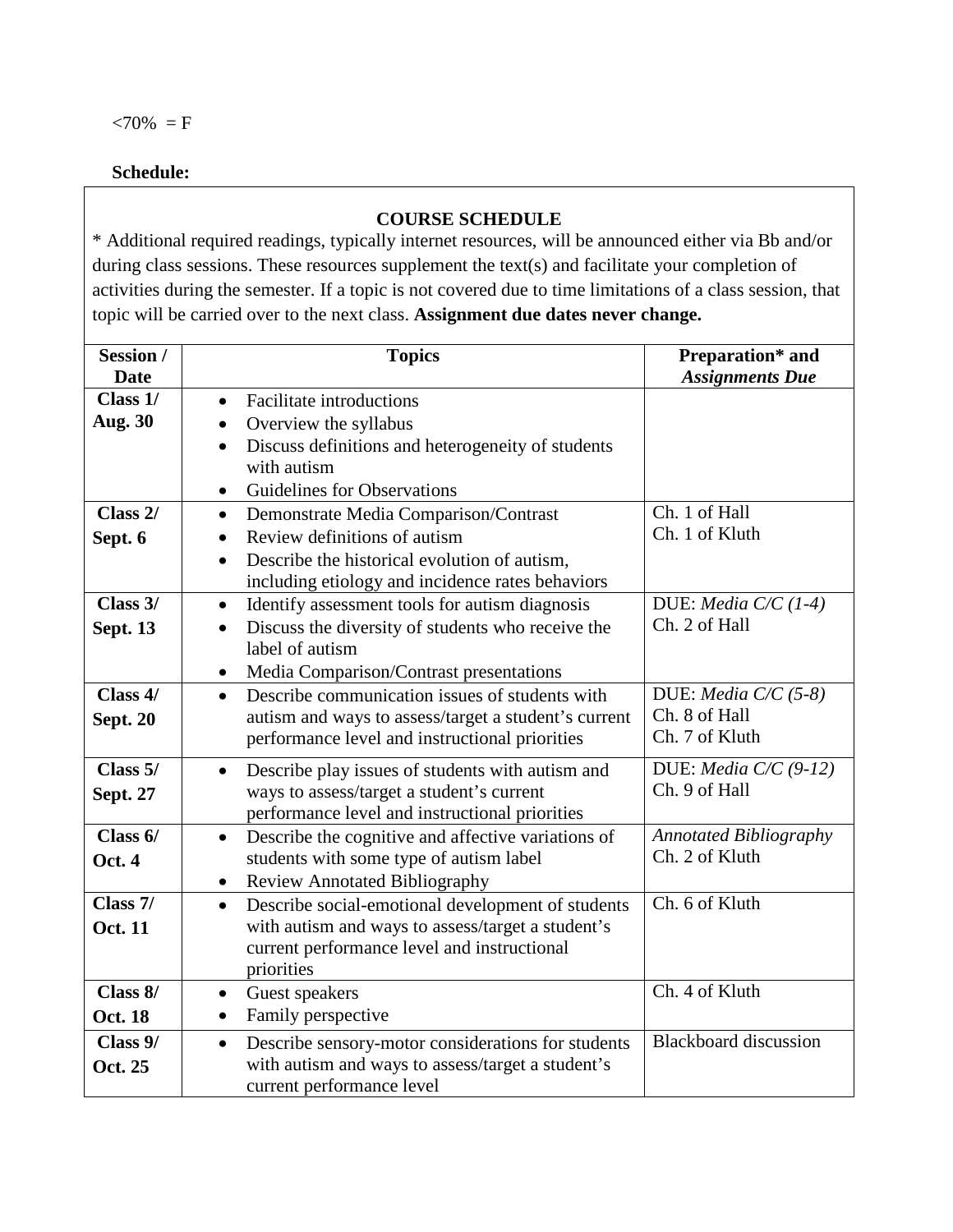| Class 10/      | Discuss the life-span issues that educators,<br>$\bullet$         | Ch. 10 of Hall             |
|----------------|-------------------------------------------------------------------|----------------------------|
| <b>Nov. 1</b>  | students, and families that impact choices for                    |                            |
|                | instructional priorities                                          |                            |
| Class $11/$    | Describe the teamwork involved in diagnosing,<br>$\bullet$        | Ch. 12 of Kluth            |
| <b>Nov. 8</b>  | assessing, and monitoring the progress for students               | Ch. 3 of Kluth             |
|                | with autism                                                       | <b>DUE</b> : Observation   |
|                | Describe service delivery models<br>$\bullet$                     | Assignment                 |
|                | <b>Review Observations</b><br>$\bullet$                           |                            |
| Class $12/$    | Discuss student behaviors that indicate variation in<br>$\bullet$ | Ch. 9 of Kluth             |
| <b>Nov. 15</b> | characteristics of students with autism                           | <b>DUE: Review Draft</b>   |
|                | Peer review of Interview Drafts<br>$\bullet$                      | <i>Interviews</i>          |
| Class $13/$    | No class Thanksgiving Break<br>$\bullet$                          | <b>DUE</b> : Interview     |
| <b>Nov. 22</b> | Work on Interview Synthesis<br>$\bullet$                          | <i>Synthesis</i>           |
| Class 14/      | <b>Modules Recognizing Autism</b><br>$\bullet$                    | Ch. 5 of Kluth             |
| <b>Nov. 29</b> | http://www.autisminternetmodules.org/mod_list.php                 |                            |
|                | <b>Assessment for Identification</b>                              |                            |
|                | Restricted Patterns of Behavior, Interests, and<br>$\bullet$      |                            |
|                | Activities                                                        |                            |
|                | No formal class-Meet with Professional<br>$\bullet$               |                            |
|                | Development group                                                 |                            |
| Class 15/      | Professional Development Session presentations<br>$\bullet$       | <b>DUE: Professional</b>   |
| Dec. 6         |                                                                   | <b>Development Session</b> |

# **Assignments:**

# **1. Annotated bibliography == 15 points**

Select five recent (2009, 2010, 2011, and 2012) professional-refereed journal article that focuses on characteristics of students with autism, identification issues, or a similar topic that is directly aligned with the competencies for this course. This project requires you to both summarize the article content and to describe your insights and reflections based on what you learned from reading the article. It is required that the article is an original research article (i.e., the research procedures and results are the focus of the article). The annotated bibliography must be formatted according to APA guidelines for clear and excellent written language and organized according to the headings provided. The annotated bibliography will be scored using the rubric provided in the syllabus. Also include each journal article itself with the annotated bibliography.

- 1. Cover sheet (one page)
	- Your name, course title, semester, instructor's name.
- 2. Main Idea and Rationale (one paragraph)

Identify and describe the major content that you derived from reading the author's work. Also describe your rationale for why you chose this author's work to summarize for this assignment.

3. Details (one paragraph)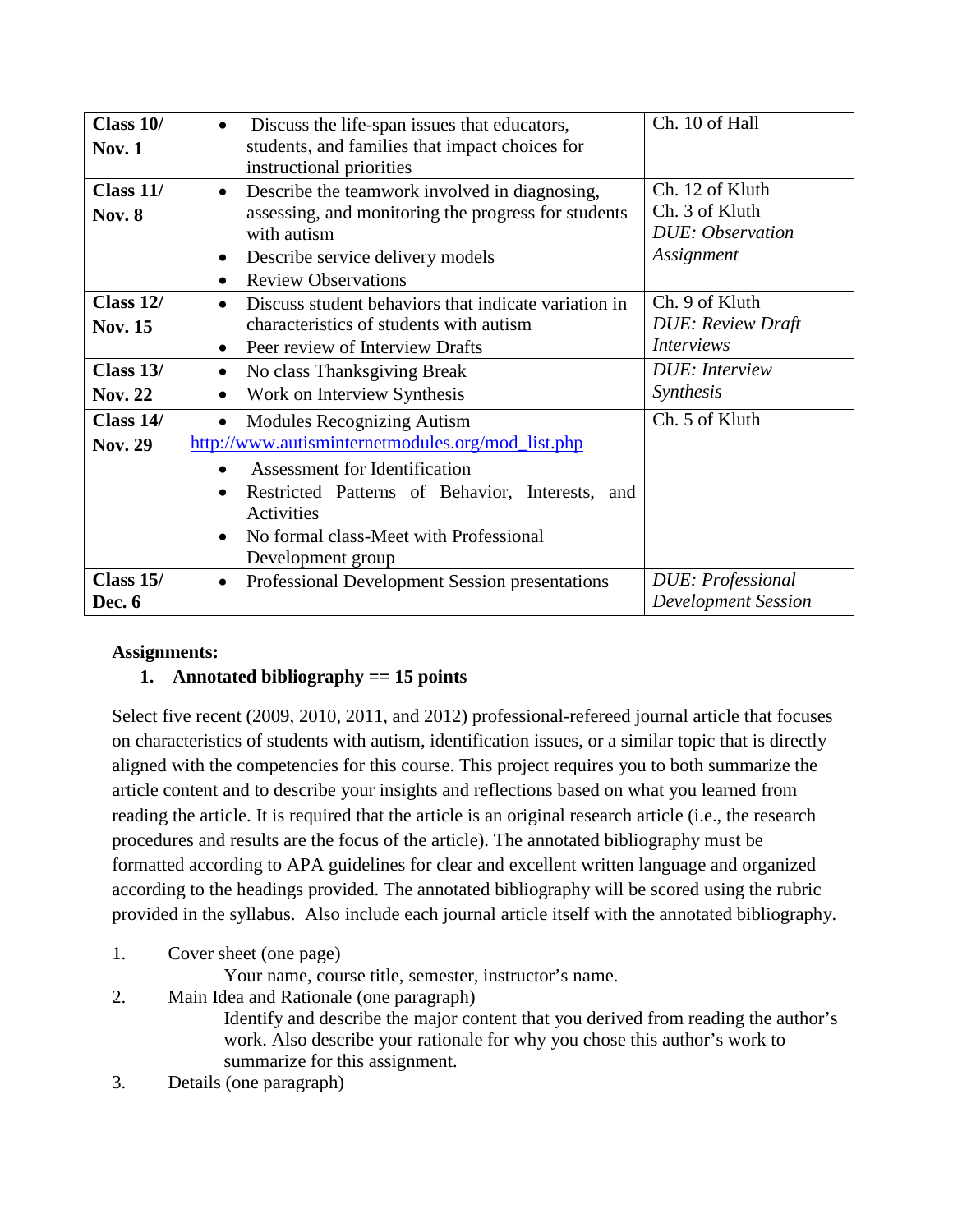Identify and describe one specific detail from the author's work. A suggestion is to narrow your focus so that you are paraphrasing content that seems most relevant or most unique or most interesting to you.

4. Reflections and Insights (one paragraph)

What did you learn from reading this article? How has the article content changed or expanded what you already knew about the topic? What might you do differently in the future as a result of what you learned from this article? What insights about students with autism and the people in their lives have you gained as a result of reading this article? This is paragraph worth the most points.

5. References (all references on one page)

**Also submit the journal article itself**. If the articles are also not submitted you will receive 0 credit for completing this assignment.

| 1.           | Format correct throughout and research article choice appropriate (.5)<br>each).                         | /2.5 |
|--------------|----------------------------------------------------------------------------------------------------------|------|
| 2.           | Main idea and rationale for each article described clearly with excellent<br>written language (.5 each). | /2.5 |
| 3.           | One detail for each article described clearly with excellent written<br>language (.5 each).              | /2.5 |
| 4.           | Reflection and insights for each article described clearly with excellent<br>written language (1 each).  | /5   |
| 5.           | Technical aspects of APA accurate throughout (.5 each).                                                  | /2.5 |
| <b>TOTAL</b> |                                                                                                          | /15  |

# **Scoring Rubric for Annotated Bibliography**

# **2. Classroom Observations == 20 points**

Select two different types of students with autism to observe in their classroom setting for approximately 90 minutes each. These observations will most likely not occur in the same classroom nor at the same school site. Identify and describe each observation, and compare and contrast similarities and differences you notice between the student's characteristics, their educational programs, and the type of curriculum and interactions (with other students and adults) you observe. The observation must be formatted according to APA guidelines for clear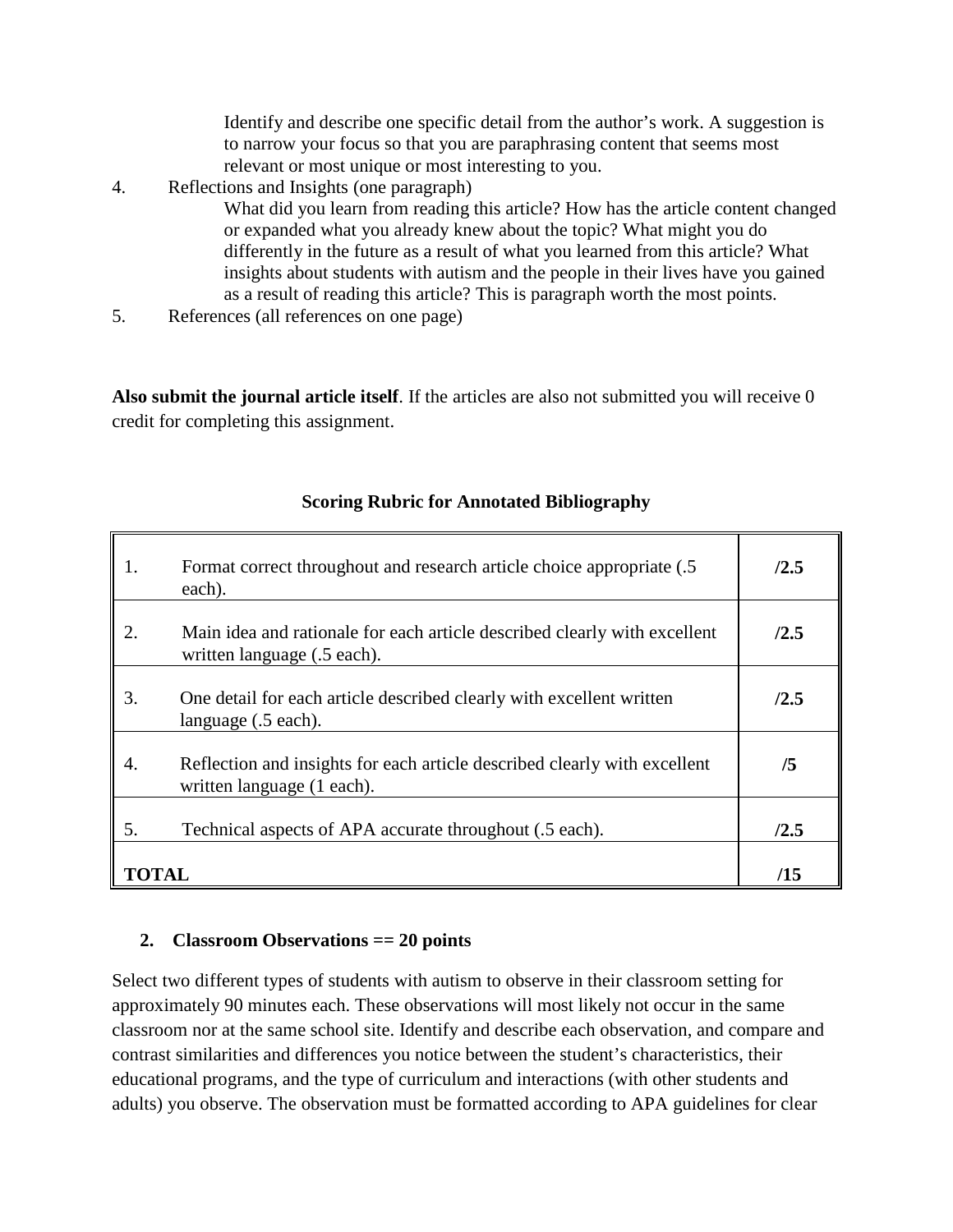and excellent written language and organized according to the headings provided below. This assignment will be scored using the rubric provided in the syllabus.

- 1. Cover sheet with your name, course title, semester, instructor's name, header with page # begins here. (refer to APA – most of this information is noted in the middle of the cover page)
- 2. Description of Student 1: Description of the first student (grade, age, sex), the service delivery model (e.g., self-contained, general education), and characteristics of the student (i.e., behaviors you observe during the time you are there; be objective in these descriptions). (One page maximum)
- 3. Description of Classroom 1: Describe the first instructional setting (e.g., grouping arrangements, what is being taught, behavior management system; be objective in these descriptions). (One page maximum)
- 4. Description of Student 2: Description of the second student (grade, age, sex), the service delivery model (e.g., self-contained, general education), and characteristics of the student (i.e., behaviors you observe during the time you are there; be objective in these descriptions). (One page maximum)
- 5. Description of Classroom 2: Describe the second instructional setting (e.g., grouping arrangements, what is being taught, behavior management system; be objective in these descriptions). (One page maximum)
- 6. Similarities: Note the similarities you observed between the student's characteristics. (One page maximum)
- 7. Differences: Note the differences you observed between the service delivery models, educational programs, and the type of curriculum and interactions you observed. (Two pages)
- 8. Reflections and Insights: Reflect on what you learned from these observations, including what you liked and what you would change if you were the instructor, areas you have questions about that you want to further explore in the future, and insights you gained from this experience about the variance in these students who have an autism label. (Two pages)

# **Scoring Rubric for Classroom Observations**

| 1. | Format correct throughout and observation students/sites selected are<br>appropriate.                | /1 |
|----|------------------------------------------------------------------------------------------------------|----|
| 2. | Descriptions of the students are clearly described with excellent written<br>language.               | /3 |
| 3. | Descriptions of the instructional settings are clearly described with<br>excellent written language. | /3 |
| 4. | Similarities between the students are clearly described with excellent<br>written language.          | /4 |
|    |                                                                                                      |    |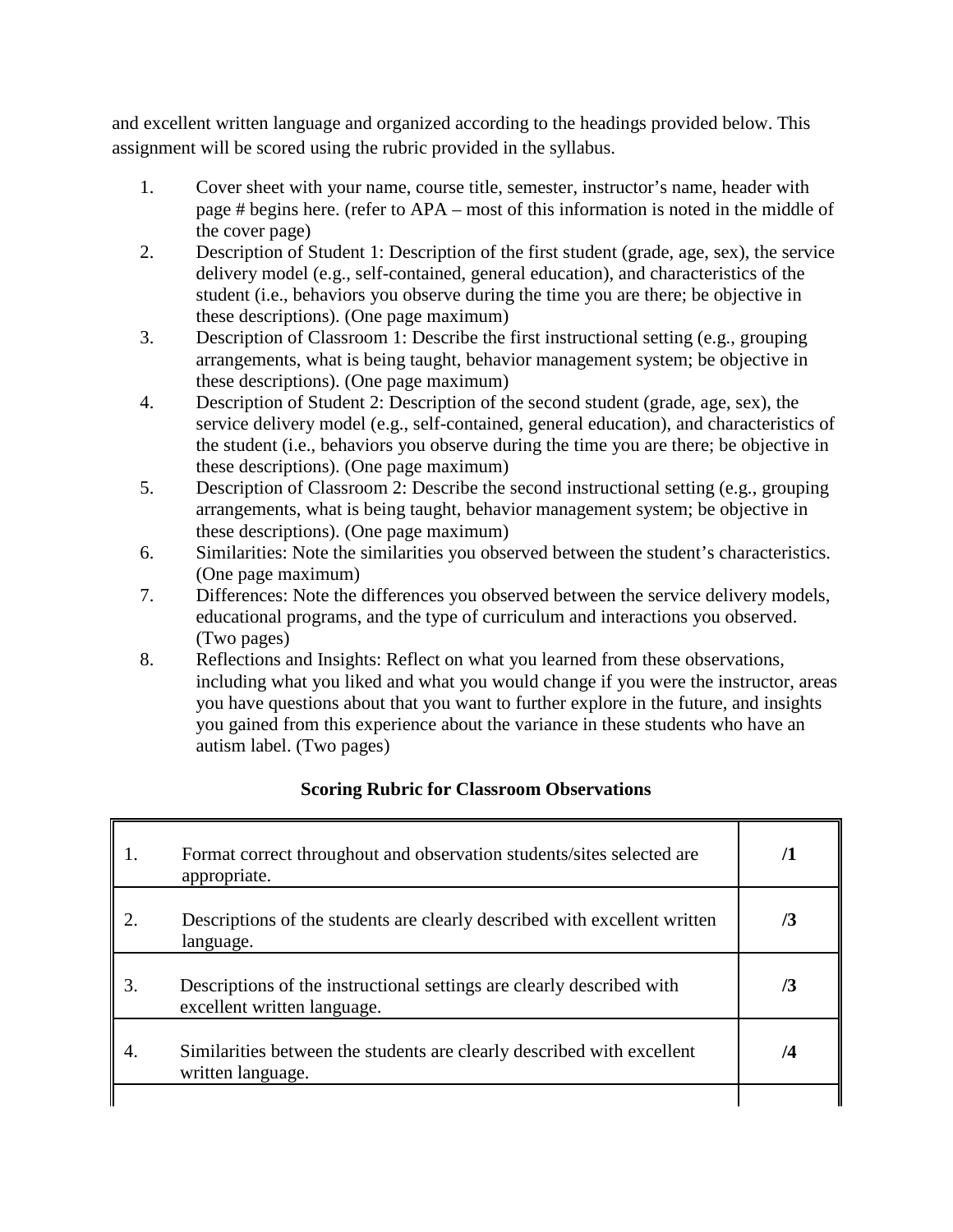|       | Differences (refer to #7 items in assignment description) are described<br>with excellent written language throughout.                                                           | 14 |
|-------|----------------------------------------------------------------------------------------------------------------------------------------------------------------------------------|----|
| 6.    | Reflections about and insights gained from these two observations are<br>clearly described with excellent written language (refer to $\# 8$ items in<br>assignment description). | /5 |
| TOTAL |                                                                                                                                                                                  | 20 |

# **3. Interview Synthesis == 20 points**

This is your signature assignment for TaskStream. Conduct in-person interviews with three people, one of which must be the parent/guardian of a student with autism. When appropriate, the individual with autism may be one of the three people interviewed. At least one school professional (i.e., general education teacher, special education teacher, speechlanguage therapist, principal) must be interviewed. Depending on who you choose to interview, it may also be appropriate to select a professional from a community agency. The purpose of these interviews is to gather information from different sources to determine their views and experiences about educational programming for the student with autism. Questions asked during the interview *must be approved in advance*, and you should definitely follow-up on individual's responses to questions as appropriate during the interview. Synthesize the information you elicited from the interviews (be sure you do not simply identify the responses; synthesis must be evident), and connect information you elicited from a minimum of TWO recent (2009, 2010, 2011, or 2012) per theme of research (or literature) from peer-reviewed professional journal articles. Use pseudonyms for school personnel, schools, or towns. Emphasize with interviewees that (a) interviews are a course assignment and (b) confidentiality of responses is assured.

- Cover sheet. (One page)
- Method identified: Insert a one-page that tells how you explained the interview to people (including your welcome), terms defined prior to the interview, the specific questions asked, and pseudonyms for each interviewee with their position title after the name. (One page)
- $\blacksquare$  Theme # 1 synthesized; recent research or literature integrated (at least 2 research articles). (Three pages)
- $\blacksquare$  Theme # 2 synthesized; recent research or literature integrated (at least 2 research articles). (Three pages)
- $\blacksquare$  Theme # 3 synthesized; recent research or literature integrated (at least 2 research articles). (Three pages)
- Reflections noted; recent research or literature integrated. (Three pages)
- References (**6 minimum**). (One page)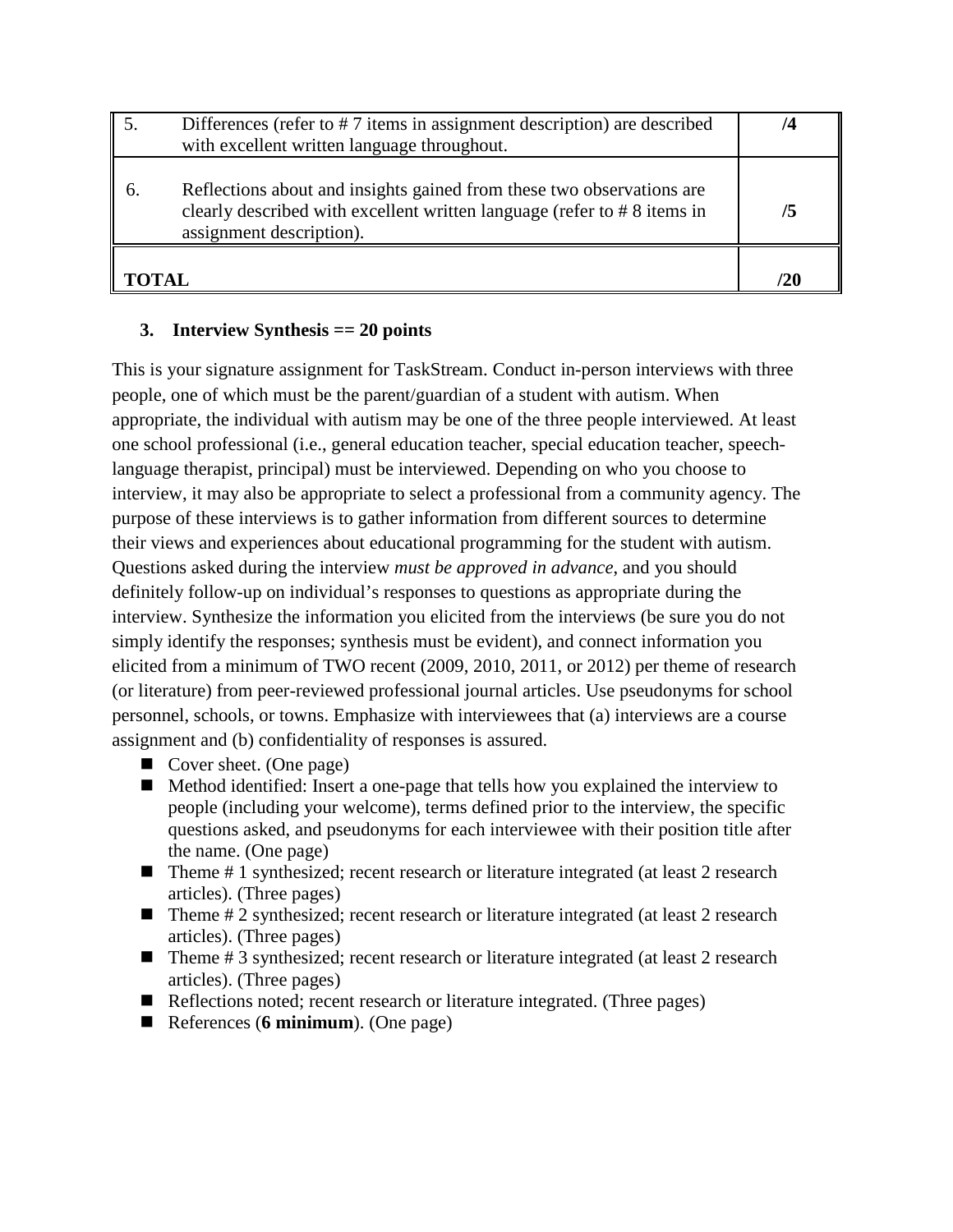# **Rubric for Interview Synthesis**

| 1) Three people interviewed, with appropriate set-up for interview<br>occurring, terms defined well prior to interview, and quality<br>questions identified; excellent written language on the one-page<br>document (which was photocopied and provided to interviewees<br>during the interview). | /2.5 |
|---------------------------------------------------------------------------------------------------------------------------------------------------------------------------------------------------------------------------------------------------------------------------------------------------|------|
| 2) Identify and describe Theme #1 with excellent written language and<br>integration of recent research or literature.                                                                                                                                                                            | /2.5 |
| 3) Identify and describe Theme #2 with excellent written language and<br>integration of recent research or literature.                                                                                                                                                                            | /2.5 |
| 4) Identify and describe Theme #3 with excellent written language and<br>integration of recent research or literature.                                                                                                                                                                            | /2.5 |
| 5) Describe what you learned from the Interview and how you plan to<br>use the information you learned with excellent written language and<br>integration of recent research or literature.                                                                                                       | /5   |
| 6) References and narrative use accurate APA technical format<br>throughout.                                                                                                                                                                                                                      | /5   |
| TOTAL                                                                                                                                                                                                                                                                                             | /20  |

# **4. Media Comparison/Contrast == 15 points**

Read a book (fiction or non-fiction) featuring a main topic or character with autism or watch a movie featuring a main character with autism. Book and movies **must get prior approval** by the instructor for this assignment. This assignment will be scored using the rubric provided in the syllabus. In a 20 minute presentation to the class:

- Summary plot or main point of material.
- Present two comparisons and two contrasts with evidence presented from class lectures or readings.
- Show or read a sample five minute segment to exemplify a contrast or comparison.
- Personal reflection of material.

# **Rubric for Media Comparison/Contrast**

| 1. Summary plot or main point of material. (5 minutes)                       | /2.5 |
|------------------------------------------------------------------------------|------|
| 2. Present two comparisons and two contrasts with evidence presented         |      |
| from class lectures or readings. Individuals' assigned to present in class 2 |      |
| or 3 will get assistance from the instructor with this section. (5 minutes)  |      |
| 3. Show or read a sample five minute segment to exemplify a contrast or      | /2.5 |
| comparison. (5 minutes)                                                      |      |
| 4. Personal reflection of material. (5 minutes)                              |      |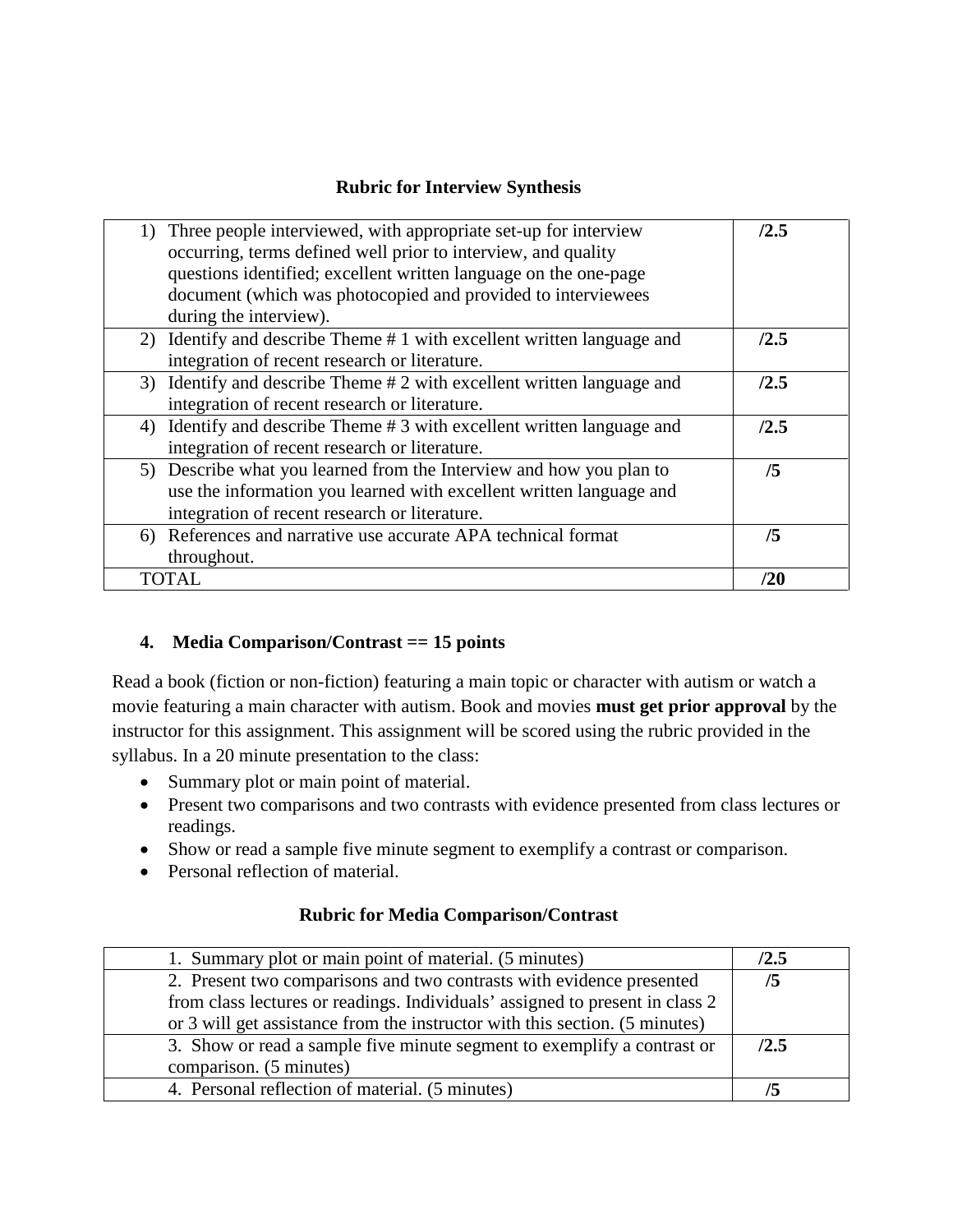## **5. 30-minute Professional Development Session == 15 points**

Design a professional development activity that is **based upon research**. The purpose of this assignment is twofold: (1) expand your knowledge of current research in the field of autism; and (2) to develop a 30 minute staff development presentation, which will be presented to the class. This project will introduce the staff development process, best practices, and provide the opportunity to lead a dynamic group. The presentation should deal specifically with some aspect of autism. **Your presentation should include handouts, PowerPoint, a list of references of 5- 10 articles/books, an agenda or outline, and definitions of related terms that might be unfamiliar to your audience.** All materials and activities should reflect key concepts in the presentation. Students will be required to work in groups.

|                                                            | <b>UNSATISFACTORY</b>                                                                                                                                                                                                                                            | <b>MINIMAL</b>                                                                                                                                                                                                         | <b>GOOD</b>                                                                                                                                                                              | <b>OUTSTANDING</b>                                                                                                                                                                               |   |
|------------------------------------------------------------|------------------------------------------------------------------------------------------------------------------------------------------------------------------------------------------------------------------------------------------------------------------|------------------------------------------------------------------------------------------------------------------------------------------------------------------------------------------------------------------------|------------------------------------------------------------------------------------------------------------------------------------------------------------------------------------------|--------------------------------------------------------------------------------------------------------------------------------------------------------------------------------------------------|---|
| Organization<br><b>Content</b><br>Knowledge                | Listener cannot<br>understand presentation<br>because there is no<br>sequence of information. around. Does not engage<br>Does not engage the<br>audience.<br>Students do not have<br>grasp of information;<br>students cannot answer<br>questions about subject. | Listener has difficulty<br>following presentation<br>because presenters jump<br>most of the audience.<br>Students are<br>uncomfortable with<br>information and are able<br>to answer only<br>rudimentary questions.    | Students present<br>information in engaging<br>and logical sequence<br>which audience can<br>follow.<br>Students are at ease with<br>content, but fail to<br>elaborate.                  | Students present<br>information in engaging,<br>novel, and logical<br>sequence which<br>audience can follow.<br>Students demonstrate<br>full knowledge with<br>explanations and<br>elaboration.  | 5 |
| Visual,<br>Media,<br><b>Strategies</b><br><b>Mechanics</b> | Students used no<br>visuals/media/strategies.<br>Students' presentation<br>has four or more spelling<br>errors and/or<br>grammatical errors. Two<br>or fewer sources in APA<br>style.                                                                            | Students occasionally<br>used<br>visuals/media/strategies<br>that rarely support text<br>and presentation.<br>Presentation has three<br>misspellings and/or<br>grammatical errors.<br>Three + sources in APA<br>style. | Visuals/media/strategies<br>related to text and<br>presentation.<br>Presentation has no more<br>than two misspellings<br>and/or grammatical<br>errors. Four $+$ sources in<br>APA style. | Students used<br>visuals/media/strategies<br>to reinforce screen text<br>and presentation.<br>Presentation has no<br>misspellings or<br>grammatical errors.<br>Five $+$ sources in APA<br>style. | 5 |
| <b>Delivery</b>                                            | Students' presentation<br>outside acceptable time<br>limits $(+20$ minutes).<br>Shows no evidence of                                                                                                                                                             | Students' presentation<br>outside acceptable time<br>limits $(+15$ minutes).                                                                                                                                           | Students' presentation<br>outside acceptable time<br>limits $(+10$ minutes).<br>Shows limited evidence Shows some evidence of                                                            | Students' presentation<br>within 30 minutes.<br>Shows significant<br>evidence of rehearsal.                                                                                                      | 5 |

#### Presentation Rubric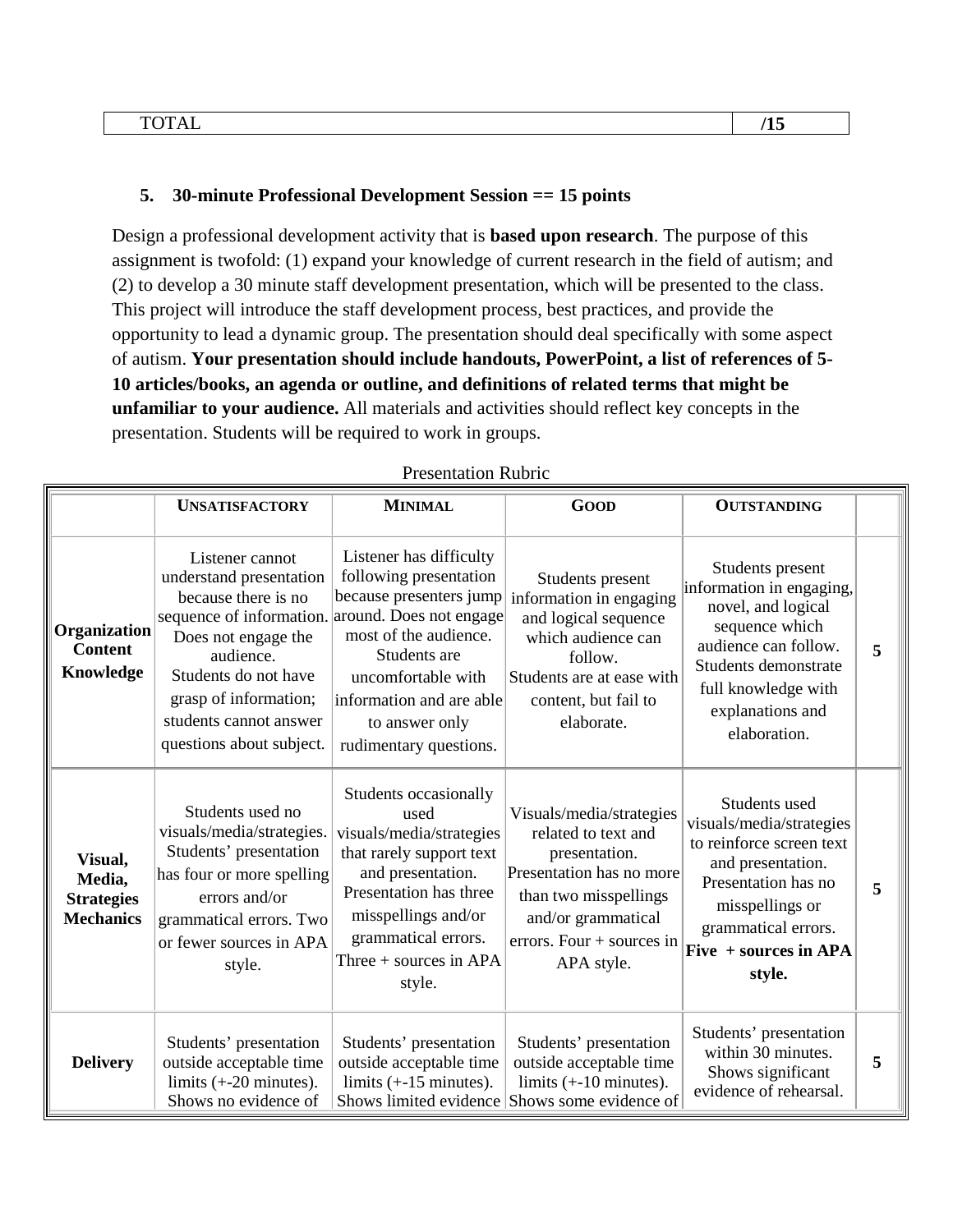| $\boxed{\text{Total} \longrightarrow}$ 15 | rehearsal | of rehearsal | rehearsal |  |
|-------------------------------------------|-----------|--------------|-----------|--|
|                                           |           |              |           |  |
|                                           |           |              |           |  |
|                                           |           |              |           |  |
|                                           |           |              |           |  |
|                                           |           |              |           |  |
|                                           |           |              |           |  |
|                                           |           |              |           |  |
|                                           |           |              |           |  |
|                                           |           |              |           |  |
|                                           |           |              |           |  |
|                                           |           |              |           |  |
|                                           |           |              |           |  |
|                                           |           |              |           |  |
|                                           |           |              |           |  |
|                                           |           |              |           |  |
|                                           |           |              |           |  |
|                                           |           |              |           |  |
|                                           |           |              |           |  |
|                                           |           |              |           |  |
|                                           |           |              |           |  |
|                                           |           |              |           |  |
|                                           |           |              |           |  |
|                                           |           |              |           |  |
|                                           |           |              |           |  |
|                                           |           |              |           |  |
|                                           |           |              |           |  |
|                                           |           |              |           |  |
|                                           |           |              |           |  |

## **6. Participation, Attendance, & In-Class Activities == 15 points (.5-1.5 per class)**

Students are expected to attend class and actively participate in all assignments, group activities, and class discussions. Active participation includes the asking of questions and the presentation of one's own understanding with regard to the readings and lectures as well as interactive discussion and participation in activities with other class members. This will require all students to complete the required readings, activities, and assignments for that specific class meeting.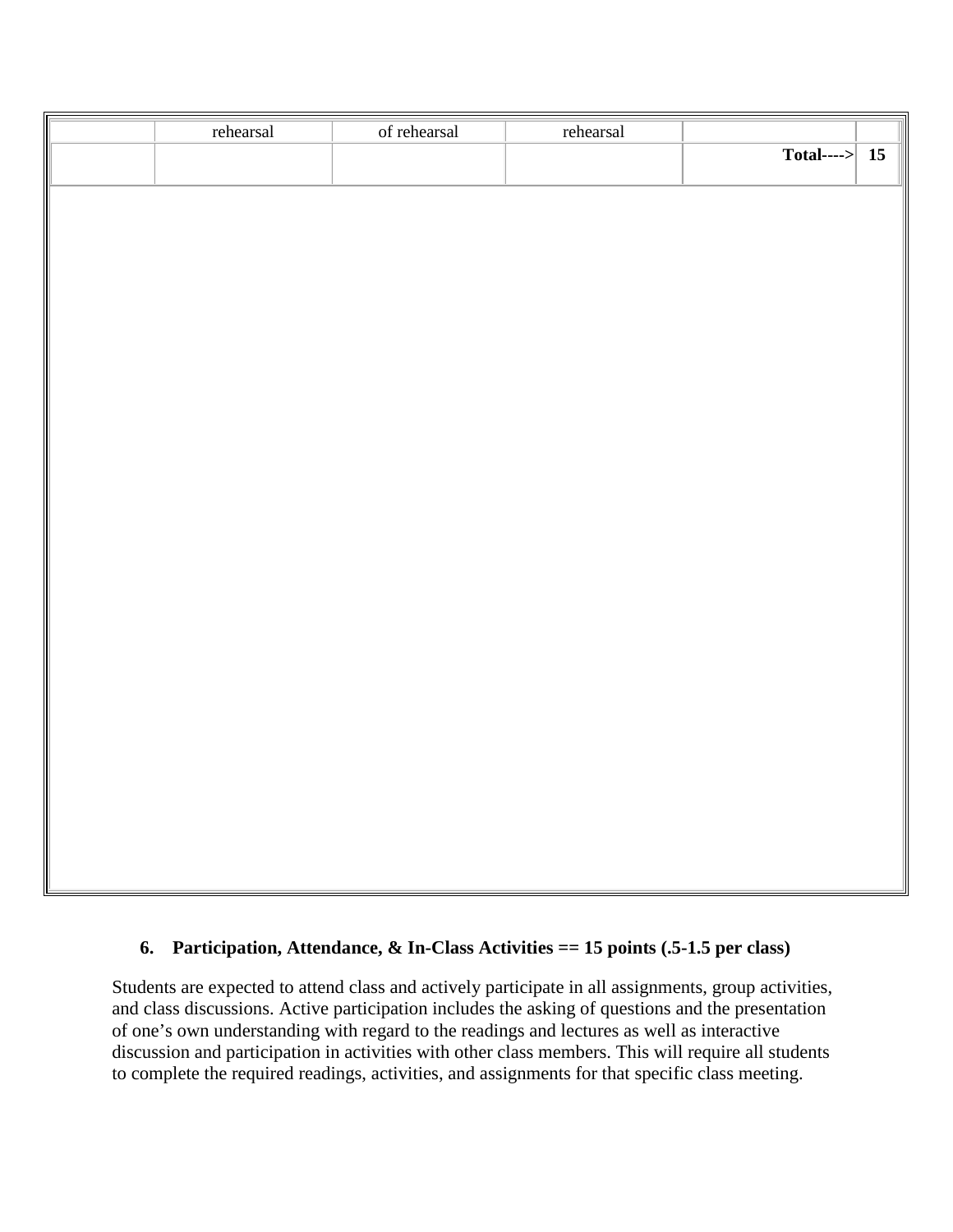Additionally, during a few class sessions there will be the opportunity to earn point(s) for successful completion of graded in-class activities. **If you are not in attendance, thus not able to participate and contribute to class when these activities occur, assigned points will not be earned and cannot be made up at another time.** Students will meet during class in small groups to analyze and discuss instructor-provided materials. Points are based upon: being present, being prepared with textbook or other relevant material (please bring readings or assigned material to class, as these are used for in-class discussions as well as course lectures), and participating the entire time period during the in-class activities. Occasionally, during an inclass activity, there will be the option to accumulate bonus points. These points may be used to offset any points deducted on an assignment.

| 1. Annotated Bibliography           | 15 points |
|-------------------------------------|-----------|
| 2. Classroom Observations           | 20 points |
| 3. Interview                        | 20 points |
| 4. Media Comparison/Contrast        | 15 points |
| 5. Professional Development Session | 15 points |
| 6. Activities During Class          | 15 points |
|                                     |           |

**TOTAL 100 points**

#### **GMU POLICIES AND RESOURES FOR STUDENTS:**

- *a*. Students must adhere to the guidelines of the George Mason University Honor Code [See http://academicintegrity.gmu.edu/honorcode/].
- *b*. Students must follow the university policy for Responsible Use of Computing [See http://universitypolicy.gmu.edu/1301gen.html].
- *c*. Students are responsible for the content of university communications sent to their George Mason University email account and are required to activate their account and check it regularly. All communication from the university, college, school, and program will be sent to students solely through their Mason email account.
- *d*. The George Mason University Counseling and Psychological Services (CAPS) staff consists of professional counseling and clinical psychologists, social workers, and counselors who offer a wide range of services (e.g., individual and group counseling, workshops and outreach programs) to enhance students' personal experience and academic performance [See http://caps.gmu.edu/].
- *e*. Students with disabilities who seek accommodations in a course must be registered with the George Mason University Office of Disability Services (ODS) and